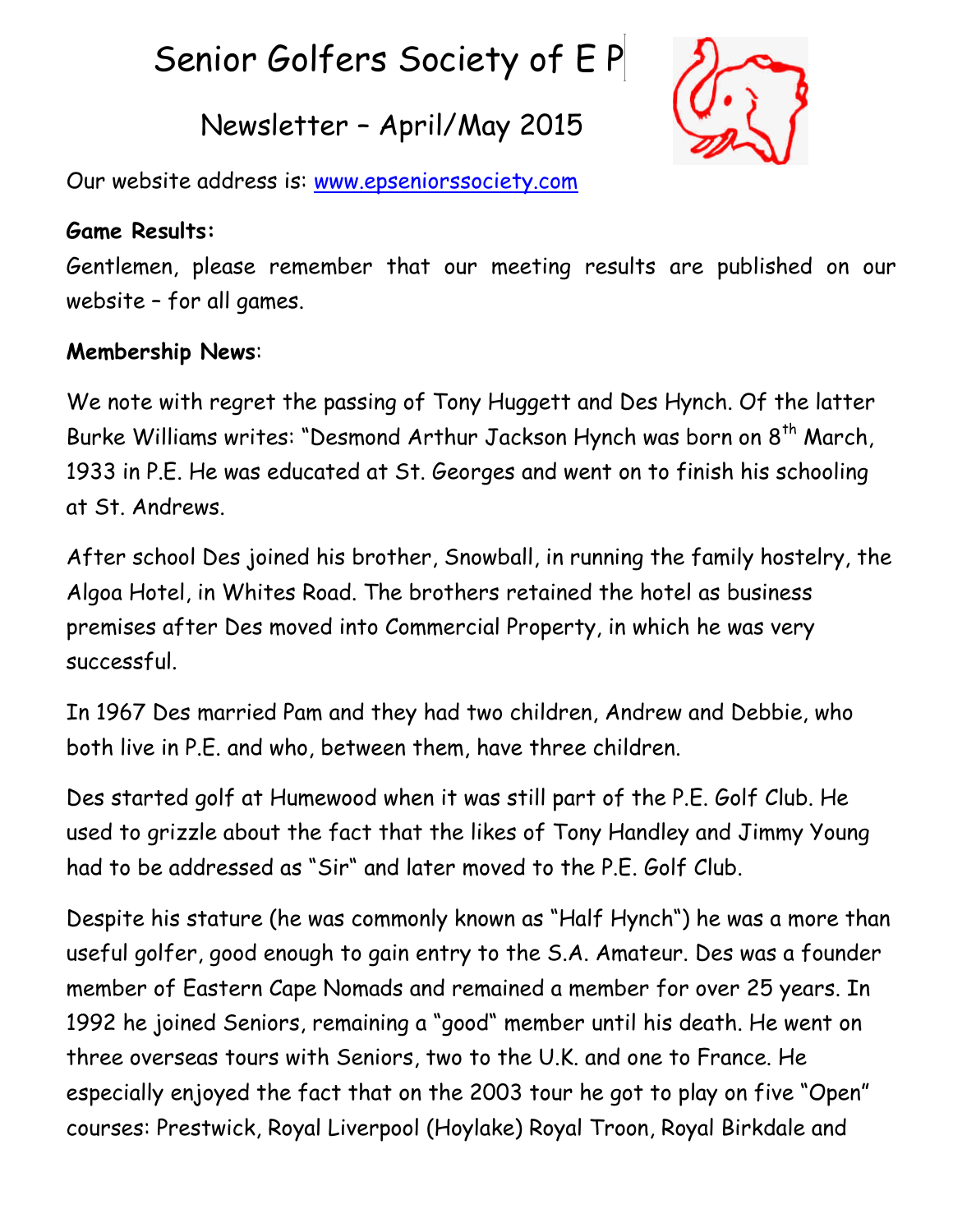Royal Lytham and St. Annes. In 2000 Des moved to Plettenberg Bay where he followed his passions of golf, fishing and bowls. During the last five years of his life he most enjoyed playing with a Monday school of senior golfers called the "Hackers "in Plett. Des was a member of the last E.P. Seniors team to win the Team Competition at Nationals; in Durban, in 2000.

Our condolences go out to the family.

Birthdays in April and May: Terry Long, our oldest member, and Des Smart celebrated birthdays in their nineties, while Peter Ford, Adrian White and Allan Shaw joined the ranks of our other octogenerians - Tucker Lochhead, Arthur Loppnow and Paul Beck in having a special day. Fred Engler, Hannes Jacobs, Mike Macaulay, Rodney Upton, Herb Eickhaus, Derick Pape, Geoff Pearce, David Geard and Jan Immelman were those in their seventies celebrating birthdays along with 11 Youth League members who had reason to party. Congratulations gentlemen, we trust you had a wonderful day and we wish you many more in the future.

Charlie Harper, a transferee from Border, was welcomed to our Society and Keith Miskin is now on our wait list - we wish them both many years of OFG with us.

The Committee accepted (subject to) proposals from Arnie Schultz (Richard Pryce) and Kevin Helm (Lindsay Pearson) and we await their responses. Please note there are still one or two openings on our wait list for members wishing to propose potential new members.

Dickey Elliott is still to be inducted.

The committee is not happy with the playing performance of some of the 'wait list' members and the Secretary will contact their proposers in an effort to 'up' their participation.

#### **National Tournament:**

The weather treated us very kindly at Nationals in Bloemfontein this year with practically windless days in balmy conditions. You may remember that in 2001 the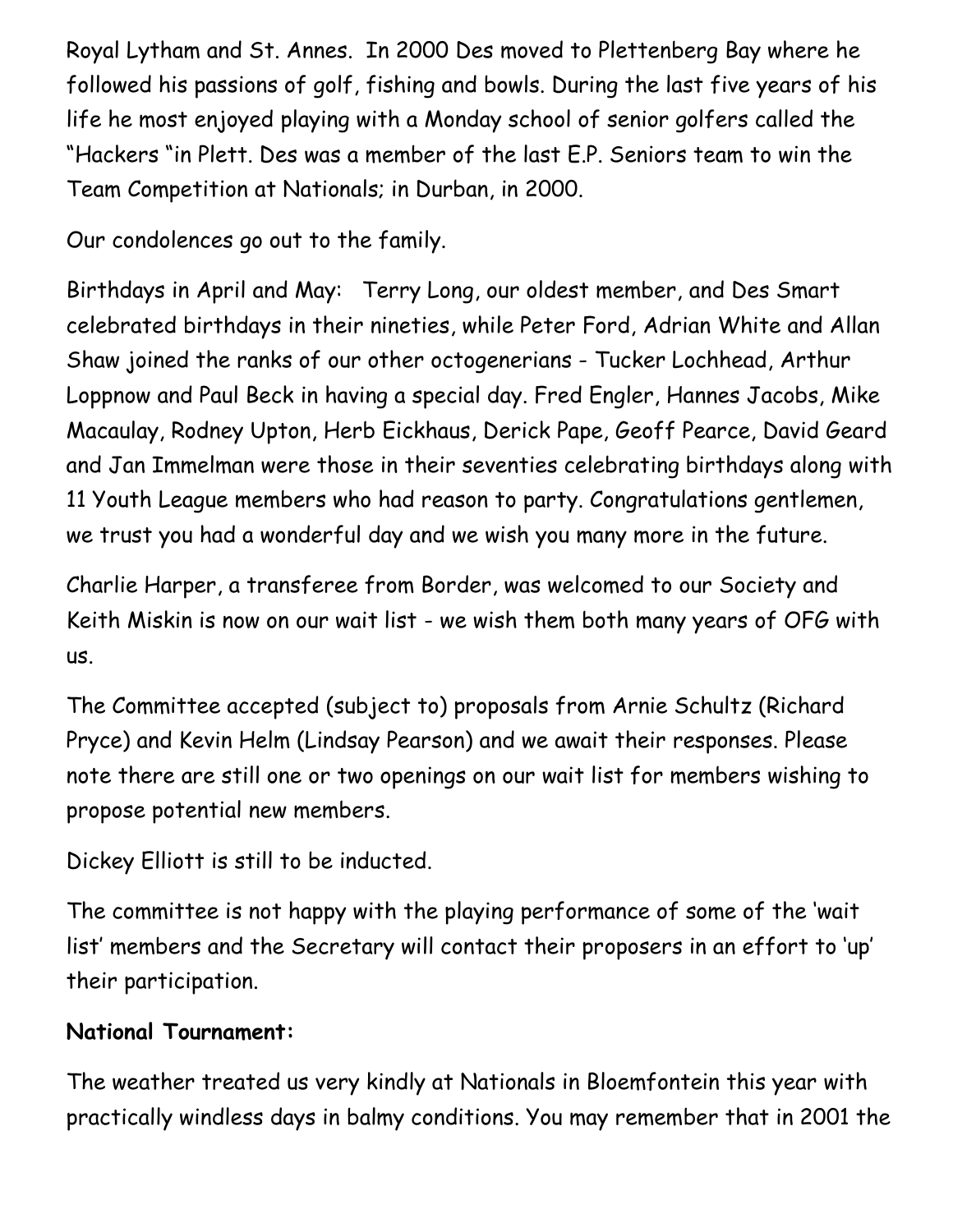Championship was decided over only 18 holes and in 2008 the Mixed was played in sleet sending many couples heading for the sanctuary of the club house.

Overall we had a much better "away" Nationals than in the past few years. In the Alliance at Bloemfontein G.C. Mike Mourant was in the winning covey and Dave Webber was in the second-placed four ball, Chris Steenekamp featured in the third placed covey at Schoeman Park. On Wednesday Dassie Biggs and Chris Steenekamp were placed third in the Pinehurst at Bloemfontein while Ben Ferreira and Tim Mason were runners-up at Schoeman Park.

Ben Ferreira was our best performer in both the Championship proper and in the A division stableford competition. Chris Edwards starred in the B division, filling the runner-up spot. In the C division Trevor Davies was our leading competitor, the spot filled by Chris Steenekamp in the D division and Mike Mourant in the E division. The only division not won by a Free Stater was the B division where their leading competitor was placed third.

The E.P. 2 side comprising Ben Ferreira, David Reed, Gerry Whitehead and Chris Edwards put up a sterling performance, our best in many years, in coming  $4<sup>th</sup>$  in the Team Competition. Derek Lunt, of Free State, won the Championship, a feat he previously achieved in 2008, also in Bloemfontein. Next year we are at home so let's see some planning, preparation and practising so that we can put down a marker showing we can play as well as party.

## **Parting Shots:**

Church Bulletins:

The Fasting and Prayer Conference includes meals. The Sermon this morning: "Jesus Walks on Water". The Sermon tonight: "Searching for Jesus". Ladies, don't forget the rummage sale. It's a chance to get rid of those things not worth keeping around the house. Bring your husbands. Don't let worry kill you off – let the Church help. Next Thursday there will be try-outs for the choir. They need all the help